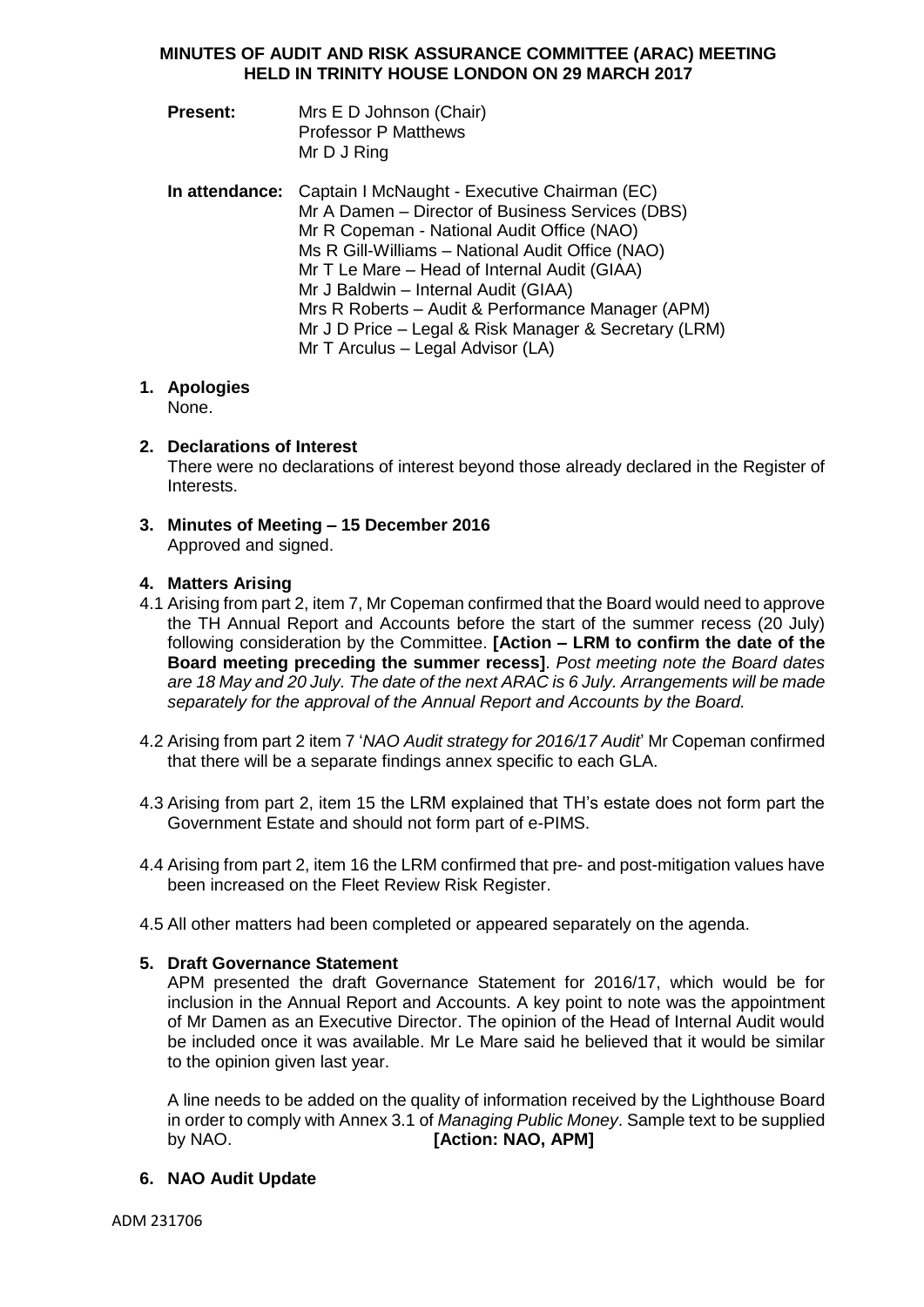Mr Copeman said that in respect of income and expenditure the audit team had found no issues.

Record keeping had been found to be good and no concerns had been made nor recommendations raised.

NAO has nothing to report from its audit at this stage.

#### **7. 12 Month Management Assurance Statement**

APM reported that the 12 Month Management Assurance Statement had been based on that produced for Month 9 and updated where appropriate. The statement has been considered by the Executive Committee and had been changed in two places. Further evidence had been provided to support paragraphs 2.3.4 and 3.5.4 thus elevating the overall ratings for those sections to substantial.

The ARAC endorsed the Management Assurance Statement for sign-off by the Accounting Officer.

It needs to be submitted to DfT by 21st April. **[Action: APM]**

Mr Le Mare added that the Management Assurance Statement had to be interpreted in a broad sense because TH is not part of Government.

# **8. Tri-GLA Fleet Review Phase 2 Management Letter**

GIAA has reviewed the PID against best practice. Mr La Mare reported that GIAA had concluded that the PID was appropriate but had made the following observations:

(a) Does the PID need to be such a lengthy document? (b) could its clarity be enhanced?, (c) have the correct baseline and metrics been employed?

EC expressed his pleasure to read that GIAA considered the work which had been done had been done well and noted that Ian Woodman had noted the quality of the PID. **[Action: APM to communicate the DfT's observations back to the Engineering and Operations Manager to relay to his staff for future PIDs]**

# **9. Internal Audit Plan 2016/17– Progress Report**

APM presented a progress report on the delivery of the 2016/17 Integrated Internal Audit Plan. Mr Le Mare commented that with regard to the Tri-GLA Helicopter Review that GIAA will be sending a draft report to NLB today. He expects everything to be complete by 10 April.

The ARAC duly noted the report.

#### **10. Integrated Internal Audit Plan 2017/18**

APM presented the proposed 2017/18 Integrated Internal Audit Plan, which covered the full audit programme for 2017/18 and had been considered by the Executive Committee on 13 March. The Executive Committee had directed the APM to adjust the plan to bring forward more of the audits to ensure that corrective actions could be taken in good time before the end of the annual audit cycle. The plan is based on the 3 year Internal Audit Strategy and Plan adapted to address specific concerns. One audit has been postponed by a year (*Notification to Marine Management Organisation (MMO)*) due to positive measures being taken by the Navigational Requirements Directorate to establish clear and regular communications lines with the MMO. The audit next year will look at the effectiveness of these measures.

It was considered that the PR Audit would need to be a very broad audit in order to capture everything we do in all sorts of fora but the PR & Communications Strategy would be a good starting point.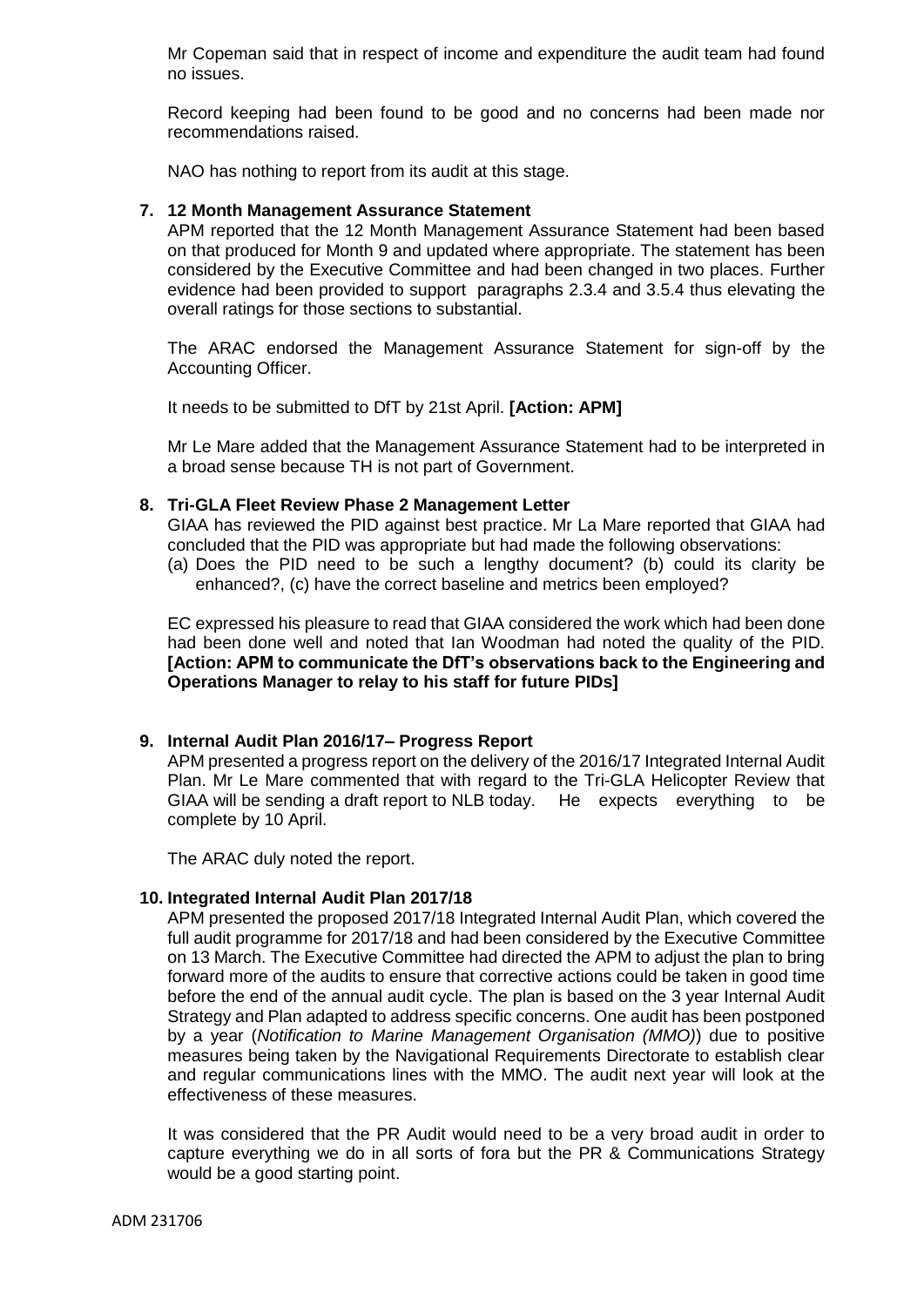The Tri-GLA Helicopter Review noted a requirement for a follow up audit in quarter two to look at benefits realisation. Therefore, four days were allocated in the Plan to accommodate this review by GIAA.

The number of days for resourcing the audits by the GIAA will be 81 days which will be charged at a fixed fee of £400 per day.

The ARAC noted the report, approved the 2017/18 plan and approved the fixed fee of £400 per day charged by the GIAA.

Tim Le Mare explained that he wants to bring more of the service back in house for the more standard audits and to use technical specialists for the more technical audits such as cyber security. To this end he proposes that Mr Baldwin will be delegated to conduct audits into the GLAs and also for the MCA and other related bodies. He hopes that this will enable GIAA to share specific concerns relating to common themes experienced by these bodies (whilst respecting the confidentiality the GIAA would have with each body).

Professor Matthews said that TH's long term aspiration was to have its own head of internal audit. DBS said that even if this happens we would still value the external input from GIAA.

# **11. Review of Risk Registers**

LRM presented a report on the outcome of the latest review of the Corporate Risk Register and the Organisational Risk Register beneath it. He first reported that an independent third party validated the GLA's risk management approach every 3 years but in the intervening years the GLAs effected an update of this work. The result of the latest review showed that tri-GLA risk issues were very similar to those in the Corporate Risk Register and that the sum to cover uninsured losses in the GLF remained £5m. As regards the TH register the risk of an adverse outcome to the Fleet Review remained the most significant risk and has increased due to uncertainty surrounding Irish funding issues. The SVS risk of industrial action has been de-escalated due to the recent pay settlement which has also edged down the SVS recruitment and retention risk. The ARAC noted ongoing issues with the pensions service provided by MyCSP. The DBS asked the ARAC to note how valuable it was for TH to continue to have its own pensions officer (Mrs Ayton) in view of the failings of MyCSP. Mr Le Mare said that the contract for administering the Civil Service Pension Schemes would be re-tendered in a few years.

The Committee approved the Corporate Risk Register for submission to the Board. **[Action: LRM]**

#### **12. Review of ARAC Effectiveness**

Mrs Johnson reported on the outcome of the Committee's self-assessment of its effectiveness based on the high-level principles in the Treasury Audit Committee Handbook. She thanked those who had participated and noted under each heading that the majority of responses were 'strongly agree' under each of the effectiveness statements. The ARAC noted that the presence of executive directors at ARAC was considered to be a good thing. DBS suggested that there might be benefits of getting specialist auditors to audit specific areas where greater technical knowledge was required (e.g. for communications). DBS will liaise with the incoming Chair on this point **[Action:DBS].**

The incoming Chair, will be given an induction which will include a handover from the Chair. **[Action:Chair].**

The Chair thanked all those involved in giving feedback and the ARAC noted the report and agreed that the Secretary to the ARAC should draft a formal report on the ARAC's effectiveness, work and performance during 2016/17, based on the above findings for